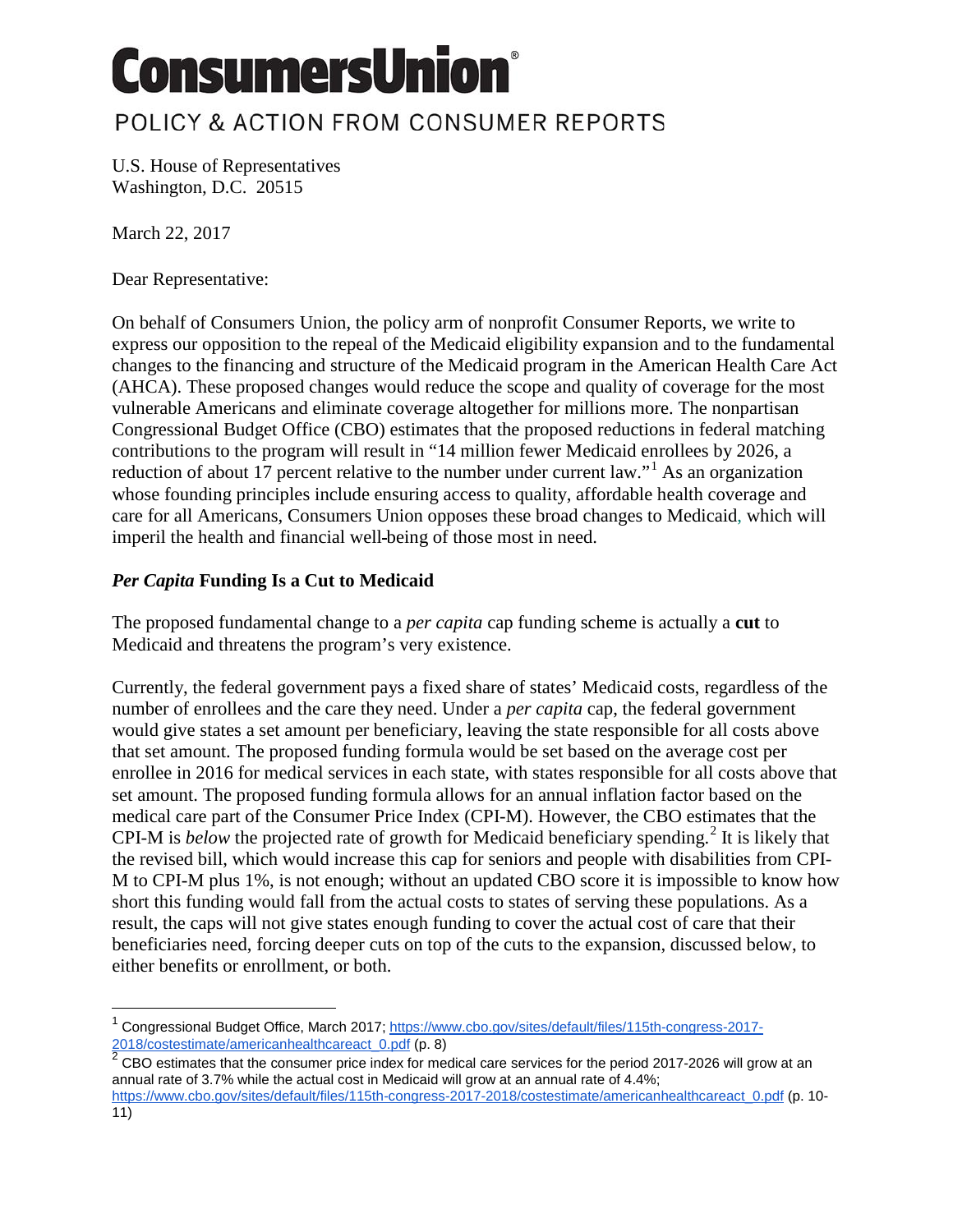# **ConsumersUnion®**

## POLICY & ACTION FROM CONSUMER REPORTS

States simply will not be able to keep providing the same level of benefits to the same number of beneficiaries.<sup>[3](#page-1-0)</sup> As the population ages and a larger portion of Medicaid beneficiaries become seniors with more complex and costly needs, or if there is an economic downturn in which a greater number of people need Medicaid, states will have to ration care or make difficult choices in other areas, like cutting funding for public education and social services.

Furthermore, the rigidity of *per capita* allowances means that, in the event of an unexpected healthcare occurrence—such as an outbreak of Zika, a public health crisis like the opioid epidemic, or the discovery of a new and costly cure for a serious disease—states will be solely responsible for unexpected costs. It is hard to predict when a costly healthcare event will occur, but it is almost guaranteed that states will face an unexpected event like this, and most likely multiple events, over the next decade.

It is worth underscoring that as the largest payer of mental health and substance use services in the U.S., Medicaid programs play a crucial role in combating the opioid epidemic. <sup>[4](#page-1-1)</sup> They have been able to do so because of the way Medicaid is structured: as states' Medicaid costs have risen with the increased demand for treatment and care, federal funds rose as well to help states meet the needs of their residents. If this crisis had occurred under a *per capita* cap, states would have had to make excruciating choices, such as, for example, weighing whether to skimp on services for those battling addiction or to cut benefits for senior Medicaid enrollees.

Moreover, Medicaid is the *primary funder of long-term care* and support services for the aged.[5](#page-1-2) This includes both community- and home-based critical health care and long-term services and supports (LTSS), which provides assistance with daily activities such as eating, bathing, dressing, managing medications, and transportation. Setting caps on per-enrollee spending for low-income seniors, when the cost of their care is sure to increase substantially in future years as they age and need more intensive services, will leave states in an untenable position and seniors at grave risk to their health and financial security.

### **Repealing the Medicaid Expansion Threatens Consumers' Health**

-

Eleven million adult Americans have obtained coverage through the Medicaid expansion, some getting coverage and access to ongoing medical services for the first time in their lives.<sup>[6](#page-1-3)</sup> States adopting the expansion are permitted to allow single adults and parents of Medicaid children with lower incomes to obtain Medicaid coverage and needed care, regardless of whether they

<span id="page-1-0"></span> $3$  It is estimated that these caps will cut federal funding to Medicaid by \$116 billion over ten years, on top of the expansion cuts. Center on Budget and Policy Priorities. *House Republican Health Plan Shifts \$370 Billion in Medicaid Costs to States*. March 8, 2017.

<span id="page-1-1"></span> $4$  Letter to Senate Majority Leader McConnell from Senators Capito, Portman, Gardner, and Murkowski, March 2017; [https://www.capito.senate.gov/news/press-releases/capito-gop-senators-say-house-health-care-draft-lacks-key](https://www.capito.senate.gov/news/press-releases/capito-gop-senators-say-house-health-care-draft-lacks-key-protections-for-medicaid-expansion-population)[protections-for-medicaid-expansion-population](https://www.capito.senate.gov/news/press-releases/capito-gop-senators-say-house-health-care-draft-lacks-key-protections-for-medicaid-expansion-population)

<span id="page-1-2"></span> $\frac{5}{6}$  Kaiser Family Foundation, "Medicaid and Long-Term Services and Supports: A Primer," December 2015; <http://kff.org/medicaid/report/medicaid-and-long-term-services-and-supports-a-primer/><br>6 Kaiser Femily Franch (for the first of the first of the first of the first of the first of the first of the

<span id="page-1-3"></span><sup>6</sup> Kaiser Family Foundation, "What Coverage and Financing is at Risk Under a Repeal of the ACA Medicaid Expansion?," December, 2016[; http://kff.org/medicaid/issue-brief/what-coverage-and-financing-at-risk-under-repeal](http://kff.org/medicaid/issue-brief/what-coverage-and-financing-at-risk-under-repeal-of-aca-medicaid-expansion/)[of-aca-medicaid-expansion/](http://kff.org/medicaid/issue-brief/what-coverage-and-financing-at-risk-under-repeal-of-aca-medicaid-expansion/)